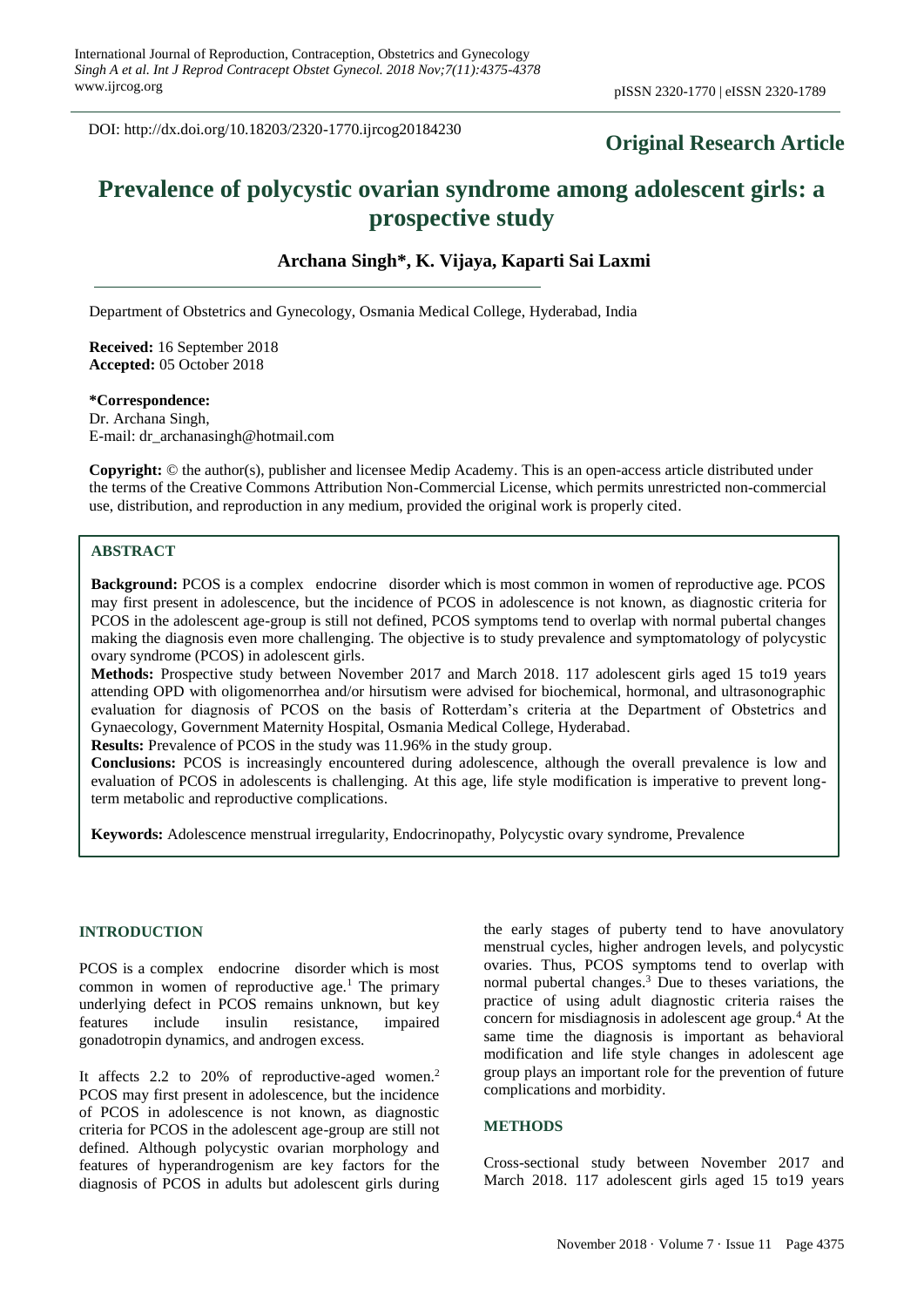attending OPD with oligomenorrhea and/or hirsutism were advised for biochemical, hormonal, and ultrasonographic evaluation for diagnosis of PCOS on the basis of Rotterdam's criteria. This study was done at the Department of Obstetrics and Gynaecology; Government Maternity Hospital, Sultan Bazaar, Osmania Medical College, Hyderabad.

PCOS was defined by Rotterdam's criteria having presence of any two of the three features:

- Oligo/amenorrhea: Absence of menstruation for 45 days or more and/or less than 8 menses per year.
- Clinical hyperandrogenism: Modified Ferriman and Gallway (mFG) score of 8 or higher.
- Polycystic ovaries: Presence of more than 10 cysts, 2-8 mm in diameter, usually combined with increased ovarian volume of more than 10 cm<sup>3</sup> , and an echo-dense stroma in pelvic ultrasound scan.

#### *Inclusion criteria*

Adolescents aged 15–19 years, not married, and had menarche more than 2 years before the study.

#### *Exclusion criteria*

Those who were known case of thyroid disorders, hyperprolactinemia, Cushing's syndrome, and who were not willing to participate, were excluded from this study.

A structured questionnaire was given to all the participants. Questionnaire included the following components-knowledge assessment, anthropometric assessment, clinical history; menstrual history included irregularity as well as presence of oligomenorrhea after two years of menarche, and hirsutism/ androgen production assessment (skin problems, and hair distribution).

Evidence of ovulatory dysfunction included consecutive menstrual intervals of more than 90 days, 2 years after menstrual onset; menstrual intervals persistently less than 21 days or more than 45 days 2 or more years after menarche. Evidence of androgen excess included moderate to severe hirsutism; persistent acne unresponsive to topical therapy; and persistent elevation of serum total and/or free testosterone. Body mass index of up to 23 was taken as normal, between 23 to 24.9kg/m<sup>2</sup> was taken as overweight, and more than  $25\text{kg/m}^2$  was considered as obese according to the WHO criteria.

Blood samples were collected between 08:00 and 10:00 h with an overnight fasting for following hormonal estimation.

- Prolactin to rule out hyperprolactinemia
- TSH to rule out hypothyroidism
- 17-hydroxyprogesterone to rule out 21-hydroxylase deficiency (CAH)

LH; FSH; 17-OHP; DHEA-sulfate, Androstenedione.

The study was approved by the institutional ethics committee. Written informed consent was taken. All the data was entered in MS excel for statistical analysis.

#### **RESULTS**

Out of 117 adolescent girls 14 girls had PCOS. Thus, the prevalence of PCOS in the study was 11.96%.

#### **Table 1: Distribution according to age group.**

| Age group         | No. | <b>Percentage</b> |
|-------------------|-----|-------------------|
| Early adolescence |     | 21.42             |
| Late adolescence  | 11  | 78.58             |
| Total             | 14  | 100               |

When the study group was further subdivided into early and late adolescence, it was observed that PCOS was more prevalent in late adolescence. Age wise distribution of study population shows that the majority, that is 78.58% of adolescents were in their late adolescence.

#### **Table 2: Distribution according to family history.**

| <b>Family history</b> | Number Percentage |
|-----------------------|-------------------|
| Yes                   |                   |
| N <sub>0</sub>        | 57                |

When family history of PCOS was taken it was observed that about 43% had positive family history in first degree relative.

#### **Table 3: Association between PCOS and BMI.**

| <b>Variables</b> |            | <b>PCOS</b> | <b>PCOS</b> | $\frac{0}{0}$ |
|------------------|------------|-------------|-------------|---------------|
|                  |            | present     | absent      |               |
| <b>BMI</b>       | Non-obese  | 7           | 90 (87%) 50 |               |
|                  | Overweight | 6           | 13 (13%) 43 |               |
|                  | Obese      |             | nil         |               |
|                  | Total      | 14          | 103         |               |
| Waist/           | < 0.85     | 9           | 97 (94%)    | 64            |
| hip ratio        | >0.85      | 5           | 6(6%)       | 36            |

Among those diagnosed with PCOS, 50% were nonobese, 43% cases were overweight, and 7% were obese. PCOS cases had higher waist to hip ratio and significantly higher BMI.

## **Table 4: Distribution of cases with menstrual irregularity.**

| Menstrual irregularity Number Percentage |    |     |
|------------------------------------------|----|-----|
| PCOS                                     | 10 | -71 |
| Non PCOS                                 | 12 | -11 |

Menstrual irregularity was the most common presentation in the PCOS group. It was observed in 71% cases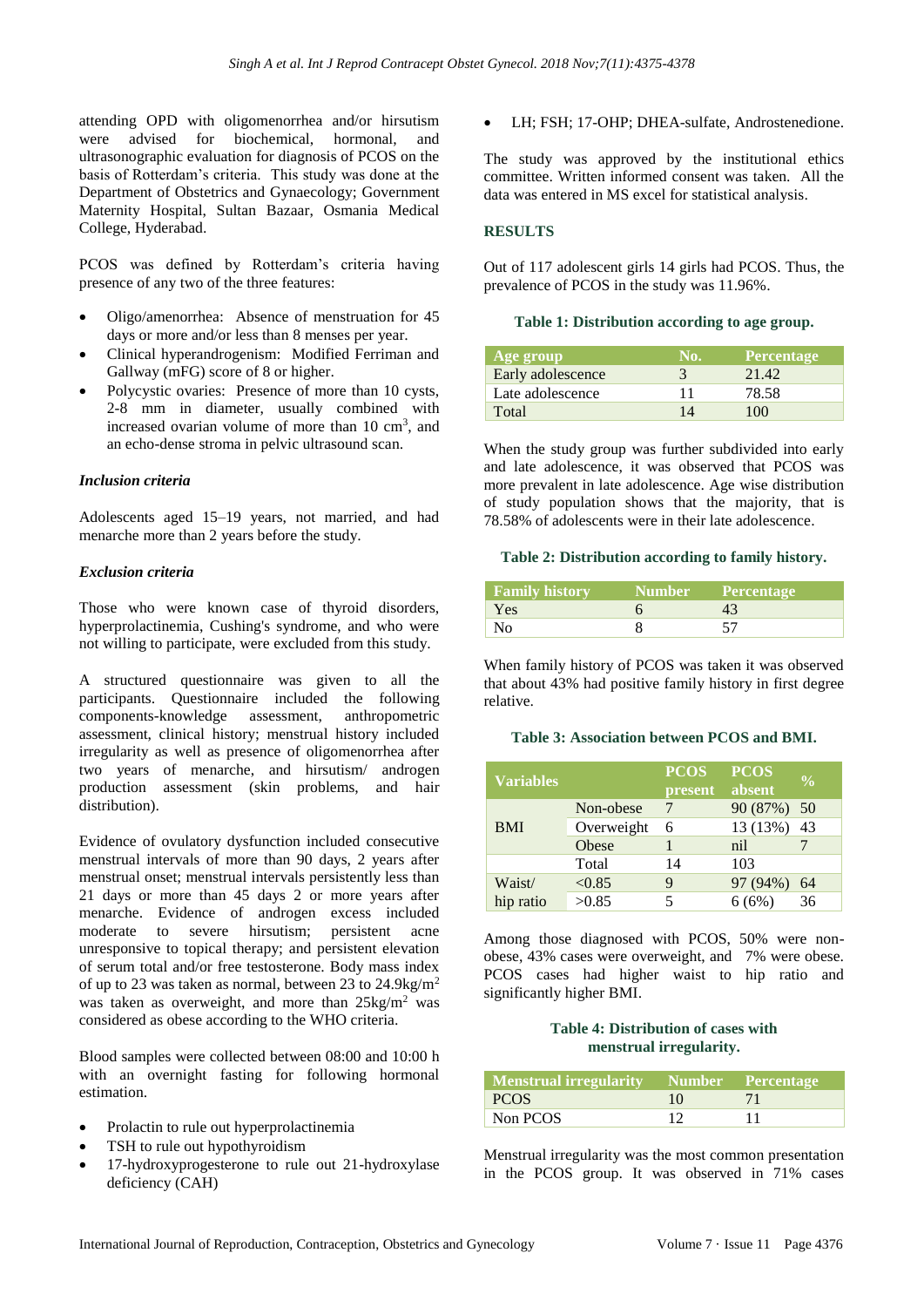including oligomenorrhoea, amenorrhoea and menorrhagia.

| <b>Clinical manifestations</b> | <b>Number</b> | <b>Percentage</b> |
|--------------------------------|---------------|-------------------|
| Acne/oily skin                 |               | 64                |
| Hirsutism                      |               | 21                |
| Loss of hair/Alopecia          |               |                   |
| Pigmentation                   |               | 36                |
| Mood changes/depression        | -2            | 14                |

#### **Table 5: Other clinical manifestations.**

Acne or oily skin suggestive of androgenic activity was observed in 64 % of adolescent girls. Hirsutism was found in 21 % of cases. Loss of hair was in 7% of girls while pigmentation was in 36% of girls. Mood changes included irritability and depression which was found in 14% girls. Many girls had a combination of symptoms present. Most common being menstrual irregularities and acne.

#### **DISCUSSION**

In adolescents, the exact prevalence of PCOS in India is unknown due to paucity of data. Different studies in India on PCOS have reported a prevalence of 3.7% to 22.5% and even up to 36% in adolescents. The significant variation in different studies is due to lack of consensus on diagnostic criteria.

Prevalence of PCOS in this study was found to be 11.96%, while in the study done by Nidhi et al, the prevalence rate was 9.13%.<sup>5</sup> The prevalence was slightly higher than the study done by Nidhi et al which was a community-based study, while the present study was hospital-based study.

When the study group was further subdivided into early and late adolescence it was observed that PCOS was more prevalent in late adolescence. Age wise distribution of study population shows that majority that is 78.58 % were in their late adolescence. In similar study done by Dr. Kalavathi et al, and PCOS was more common in late adolescence. 6 In that study it was observed that about 76.2 % the cases were in late adolescence**.**

When family history of PCOS was taken it was observed that about 43% had positive family history in first degree relative. In the study done by [Kahsar-Miller MD,](https://www.ncbi.nlm.nih.gov/pubmed/?term=Kahsar-Miller%20MD%5BAuthor%5D&cauthor=true&cauthor_uid=11163816) [Nixon](https://www.ncbi.nlm.nih.gov/pubmed/?term=Nixon%20C%5BAuthor%5D&cauthor=true&cauthor_uid=11163816)  [C,](https://www.ncbi.nlm.nih.gov/pubmed/?term=Nixon%20C%5BAuthor%5D&cauthor=true&cauthor_uid=11163816) [Boots LR,](https://www.ncbi.nlm.nih.gov/pubmed/?term=Boots%20LR%5BAuthor%5D&cauthor=true&cauthor_uid=11163816) [Go RC,](https://www.ncbi.nlm.nih.gov/pubmed/?term=Go%20RC%5BAuthor%5D&cauthor=true&cauthor_uid=11163816) [Azziz R,](https://www.ncbi.nlm.nih.gov/pubmed/?term=Azziz%20R%5BAuthor%5D&cauthor=true&cauthor_uid=11163816) of the 78 mothers and 50 sisters evaluated clinically, 19 (24%) and 16 (32%) were affected with PCOS.<sup>7</sup> This shows that there is genetic predisposition for PCOS.

Among those diagnosed with PCOS, 50% were nonobese, 43% cases were overweight, and 7% were obese. PCOS cases had higher waist to hip ratio and higher BMI. BMI was significantly higher in cases confirmed with PCOS in the study done by Joseph N et al at Karnataka. 8 In a study done by Joshi B et al in Mumbai, among those diagnosed with PCOS, 71.8% were nonobese, 7.5% cases were overweight, and 20.7% were obese.<sup>9</sup>

Menstrual irregularity was the most common presentation in the PCOS group. It was observed in 71% cases including oligomenorrhoea, menorrhagia and amenorrhoea. A recent study found that PCOS was the most common underlying etiology in adolescents hospitalized with abnormal uterine bleeding (AUB) and menorrhagia, accounting for 33% of admissions Maslyanskaya S, Talib HJ, Northridge JL, et al.<sup>10</sup>

Acne or oily skin suggestive of androgenic activity was observed in 64 % of adolescent girls. Hirsutism was found in 21 % of cases. Loss of hair was in 7% of girls while pigmentation was in 36% of girls. Mood changes included irritability and depression which was found in 14% girls. Many girls had a combination of symptoms present. Most common being menstrual irregularities and acne or oily skin suggestive of androgenic activity.

#### **CONCLUSION**

Diagnosis of PCOS in adolescence remains a challenge because of overlapping of symptoms of PCOS with normal pubertal changes in adolescents. Although overall incidence of PCOS in adolescents is low but the incidence of PCOS among adolescence has seen an increasing trend. Early diagnosis is important to inculcate early life style modifications which will prevent metabolic and reproductive complications. Lifestyle modifications for weight reduction and dietary modifications and psychological counselling plays important role in these young girls for preventing long term complications.

*Funding: No funding sources Conflict of interest: None declared Ethical approval: The study was approved by the Institutional Ethics Committee*

## **REFERENCES**

- 1. Azziz R, Carmina E, Dewailly D, Diamanti-Kandarakis E, Escobar-Morreale HF, Futterweit W, et al. Positions statement: criteria for defining polycystic ovary syndrome as a predominantly hyperandrogenic syndrome: An Androgen Excess Society guideline. J Clin Endocrinol Metab. 2006;91:4237-45.
- 2. Knochenhauer ES, Key TJ, Kahsar-Miller M, Waggoner W, Boots LR, Azziz R. Prevalence of the polycystic ovary syndrome in unselected black and white women of the southeastern United States: A prospective study. J Clin Endocrinol Metab. 1998;83:3078-82.
- 3. Kansra AR. Polycystic ovary syndrome in adolescents. J Clinic Outcomes Management. 2016;23(5).